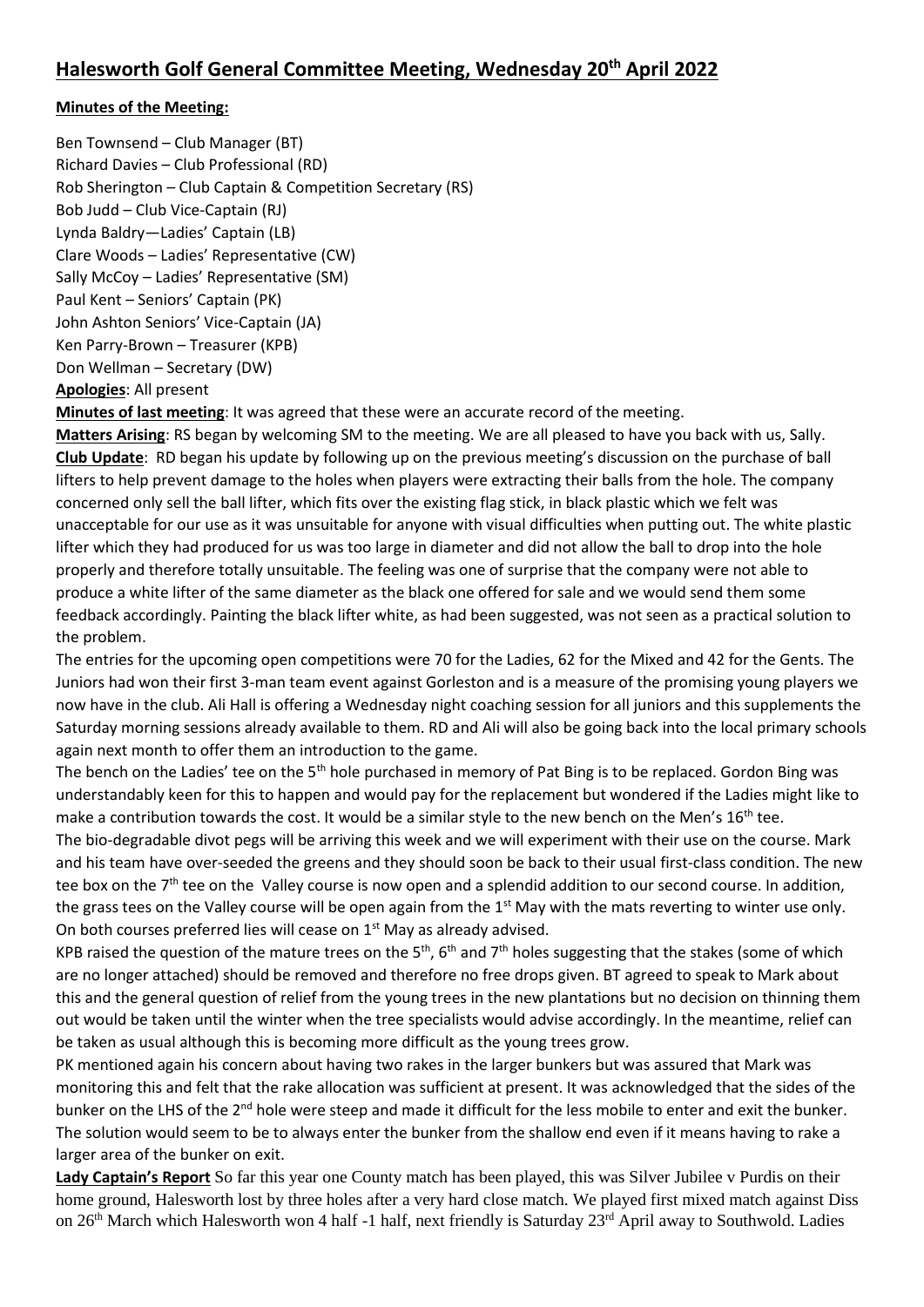friendly V Woodbridge postponed due to covid at Woodbridge, against St Audreys postponed due to snow good old English weather. Only one QF played so far this month on Sunday 3<sup>rd</sup> silver division winner Sara Higgins nett 74, Bronze Cathy Judd nett 75. Ladies R&A Foursomes was played on 17<sup>th</sup> Sian Tutak and Sally Baxter now go through to next round.

Thanks to Rob, his wife and KPB for a very entertaining Race night which raised a fantastic amount for our charities. The Easter Rabbits competition on Good Friday with the ladies wearing extra sporting gear raised a few smiles with the men.

**Captain's Report:** How great it has been to see the improvement in weather over the last week or so. This has enabled the green staff to really crack on and the impact of cutting fairways is creating such lovely definition for all to see. The greens are following being cored are beginning to recover and I am sure over the next few weeks will start rolling well again. Seniors' matches continue providing such a superb opportunity to play other courses and meet / socialise with players from other clubs. I look forward to playing in my first senior match v Woodbridge on Friday and first mixed match v Southwold on Saturday.

Tolly / Hambro teams are beginning to take shape. First up is our Tolly Team who have their first-round match at St Clements on Sunday April 24<sup>th</sup>. It has been great as Captain of the team to see how all players involved have gelled so well together in all our practice matches and events culminating in the final practice round held at St Clements last Saturday when 16 of us played. Special thanks to Ian Stannard and especially Bob Judd for giving up their own time to come and watch players throughout the selection process and feedback their thoughts to me. Additional thanks to both Ian & Bob for sponsoring the tops that all Tolly Players will wear on Saturday (PROVIDING they ARRIVE!!). The Tolly team selected to represent Halesworth Golf Club on Sunday is as follows:

- Paul Sherwood & Chris Peach
- Gary Slaymaker & Bradley Reynolds
- David King & Samuel Borrett
- Lee Adams & Colin Hillier

Reserve Luke Hunter

As you are aware from my last report, we have entered 2 teams into the Thursday Foursomes League run through the summer and are awaiting fixtures due out later this week. Over 50 players have expressed an interest in playing so let battle commence between the 2 Halesworth squads – Team 'Rob' and Team 'Bob'. Matches start next Thursday as follows

Team 'Rob' travel to Caldecott to play Caldecott Cavaliers

Team 'Bob' are at home v Caldecott Crusaders

It is nice to see the return of the Wednesday Night Special and the number of members and non-members taking advantage of this excellent value offer.

Over 80 attended the race night on Friday April 8<sup>th</sup>. It was a great evening with an electric atmosphere in which everyone seemed to enjoy themselves. £1630 was raised to support our charities £400 of which will go to the Ladies Captains Charity in recognition of her support at the event.

The Queens Platinum Jubilee weekend events have been nearly finalised as follows: -.

Friday – Seniors Event TBC

Saturday, an individual stableford open to all members (this would include the two Saturday swindles for which I will reserve tee bookings but should mean a big field of players taking part. Sunday, a Team Event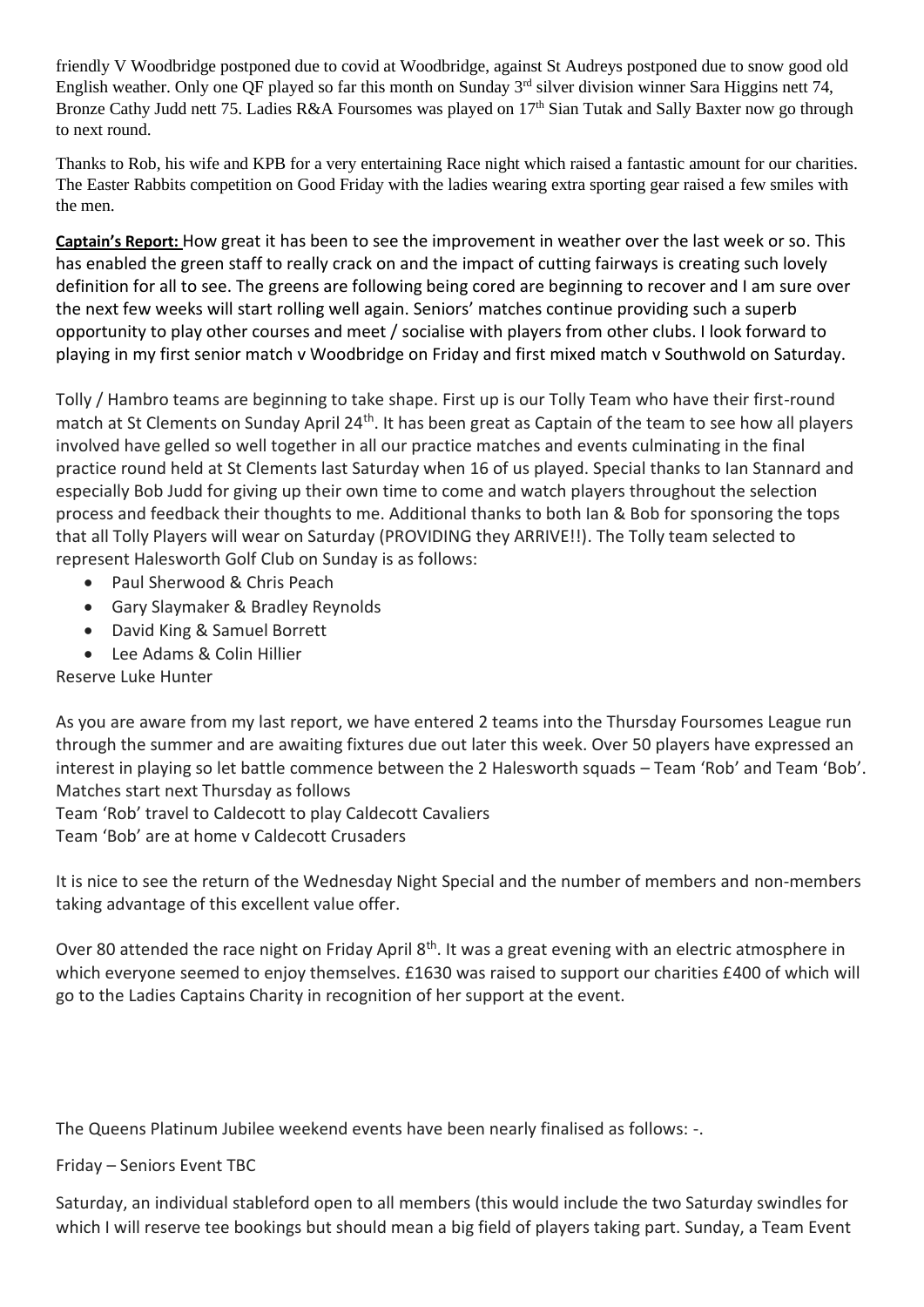competition will take place using a shotgun start to encourage mixing afterwards along with a Prize Giving. This event will be sponsored by Kiran Brice through her Puppy Play Barn Business, I would like to take this opportunity of thanking Kiran for doing this. It is being planned that a one course meal will be available for all after the event prior to the Prize Giving.

It is great to continue to see new members still joining the club and integrate themselves into all the golf clubs' different activities. It is also nice to see how welcoming our members are to both visitors and new members alike.

Thanks to all on the committee for their continued demanding work in running their sections and supporting the work across all aspects of the club.

RS added at the Committee Meeting that he wished to say a special thank you to RJ who had attended every Tolly practice game and taken so much interest in the difficult task in helping to select the team for the upcoming matches in that competition. He was also delighted with the £1630 that had been raised for the charities at the recent highly successful Race Night.

# **Seniors' Captain Report:**

## **General overview –**

- I enjoyed representing Halesworth Golf, alongside Rob Sherington, in the Presidents Golf competition on the 25.03.22, followed by attendance at the Suffolk Golf Union AGM. I raised the issue of public draw for the five Suffolk competitions. The incoming President said it would be discussed at their next committee meeting. I will follow up. Disappointing response by committee member who exclaimed that we wouldn't all fit in his front room! This after the AGM focus was about celebrating success (we have a junior playing for England now) and increasing and improving the social media side of the SGU. I would like to follow up with a letter to the President with the Club / committees agreement.
- Since **01.03.22** we have welcomed **12** new senior members with **5** having active handicaps.
- Currently, according to IG, we now have **325 Seniors** (251 with an active and 74 with an inactive handicap).
- I am delighted to confirm that the Seniors Captains Charity Auction raised £1330 for this year's Charities. \*\* This money will be added to the existing funds and those funds raised during the Captains Challenge Day on  $27<sup>th</sup>$  May 2022 as well as the Seniors Charity Shield on  $5<sup>th</sup>$  August 2022.
- The senior's section has remained busy with regular matches and competitions. The feedback remains very positive and Halesworth is s

## **Competitions –**

## **Club matches update.**

- 06.04.22 match V Eaton postponed until 04.05.22 due to cored greens
- 07.03.22 Away v Caister & Great Yarmouth Won 5-3
- 18.03.22 Home v Sprowston Won 5-1
- 24.03.22 Away v Caldecott Hall Drew 4-4
- 29.04.22 Home v Seckford Hall Drew 4-4
- 13.04.22 Home v Southwold Won 4-2
- Next matches
- 22.04.22 Home v Woodbridge
- 27.04.22 Away V Bungay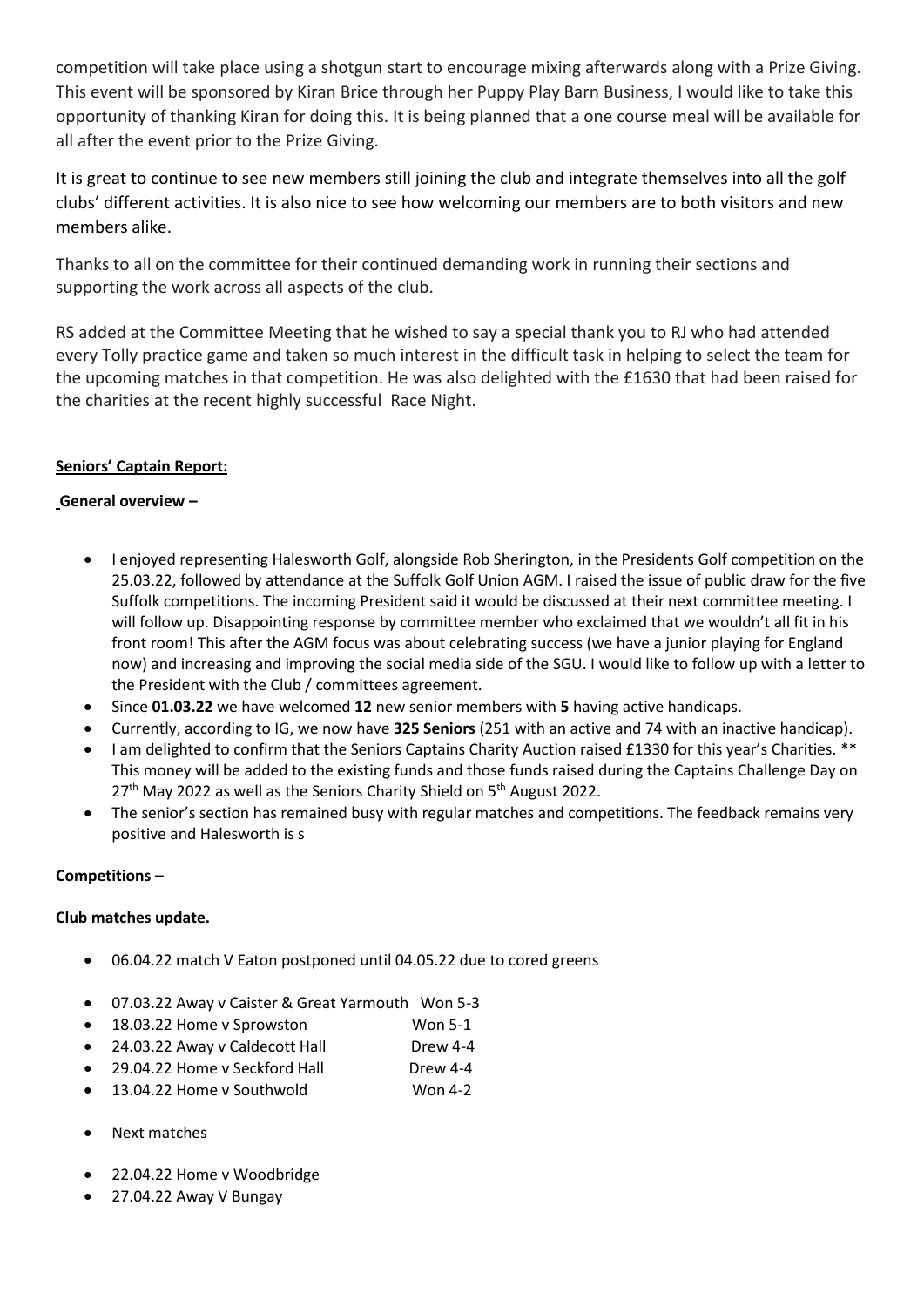**Seniors' Winter foursomes –** John Ashton & Bob Moreton play Richard Fernley & Rob Steven in the final. (Slight delay due to player injury)

**Gents Winter Foursomes** – Andrew Higgins & Steve Simpson (Senior) play Nick Bloom & Thomas Feveyear in the final

### **Competitions Played in this period**

### **Stableford Qualifier**

• 19.04.22 Stableford (TBC players) –

#### **Stableford Non-Qualifiers (x1)**

• 15.04.22 Stableford Valley course (16 players) – Rob Steven 45 points

### **Team Competitions –**

- 24.03.22 Texas Scramble (51 players) 2 of 3 scores –P. Sherwood, P. Foulger & A. Saggers 58 points
- 05.04.22 Pairs (Drawn) Better Ball (42 players) R. Sherington (12) & P. Bennett (14) 44 points
- 08.04.22 Team of 3 (3 clubs & a putter) (44 players) P. Bennett, D. Arnold & C. Liddell 76 points

### **Suffolk Golf Union –**

### **Parks Trophy (HI 0 to 11.4 / PH 12 max)**

We are ready for the practice rounds at Gorleston in the 19.04.22. Ken has transferred the 50% contribution to the £250.00 cost.

PK purchased a four-ball voucher for Gorleston which can be used for an additional practice as / when required.

The actual match will take place on 17.05.22.

## **Beaumont Trophy (HI 11.5 to 20.4 / PH 20 max)**

JA arranged a practice at Halesworth Valley course for the team as Seckford has many short holes. It was a good way to start the team building process.

JA has the team set up for a practice round for Seckford for 25<sup>th</sup> April.

PK has purchased a four-ball voucher for Seckford which can be used for an additional practice round.

The actual match will take place on 10.05.22

#### **Charities supported for this year**

- 1. Halesworth Volunteer Centre (Manager Emma Healey)
- 2. HOPPA (John Giles is the link)
- 3. Young Carers Group focus on Halesworth area. (Suffolk County Council)

#### **Issues raised by senior members for noting and / or discussion within AOB -**

1. Request for an update on the review of number of rakes in bunkers by greenkeepers. (PK)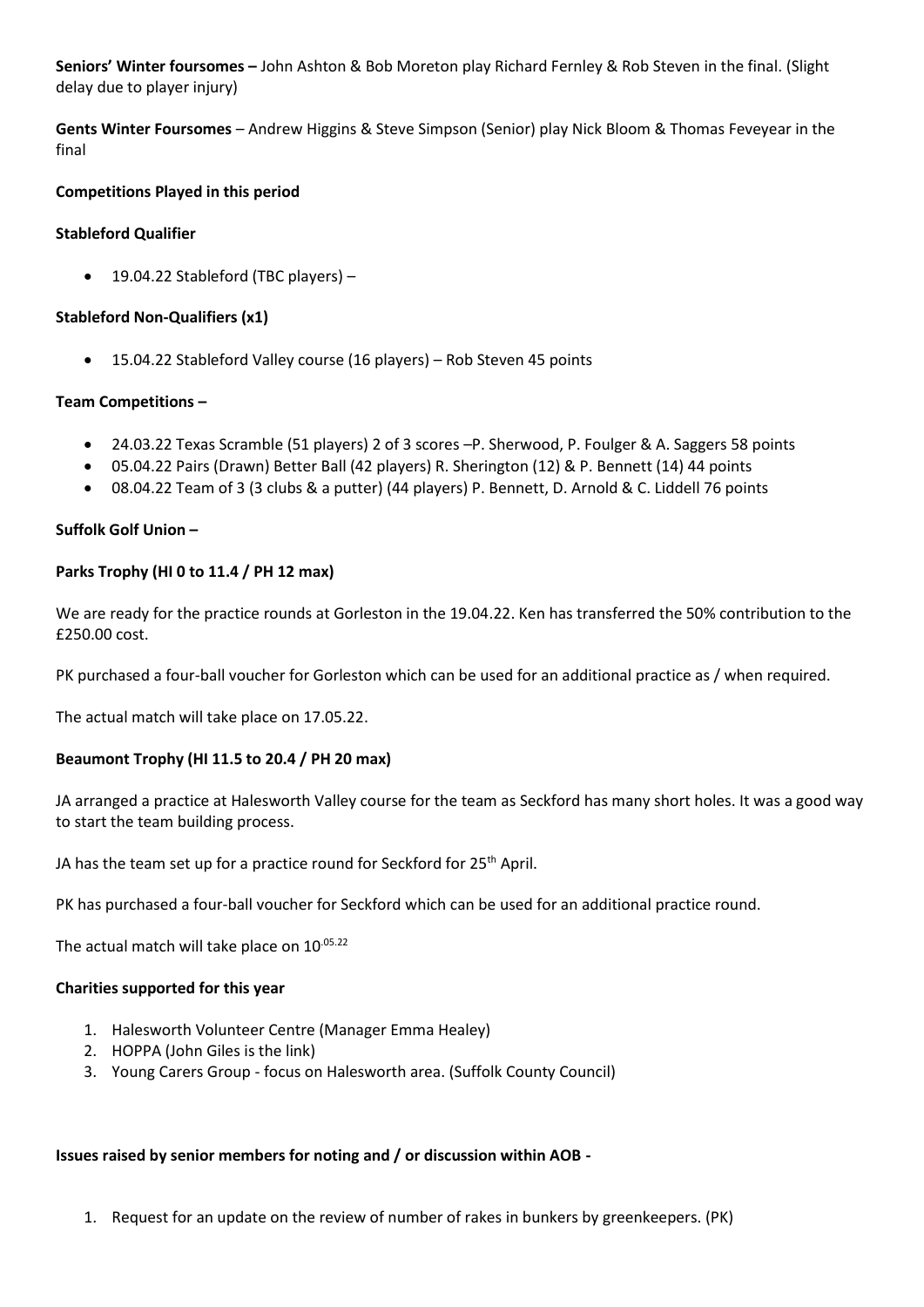- 2. Request for update on 'ball lifter' sleeves as discussed at last committee meeting. (DH)
- 3. Request for update on the delivery of the biodegradable pins to hold divots back in place? (MS)
- 4. Can a letter be sent to SGU continuing quest to have a public draw of the 5 county competitions. (PK)
- 5. Plantations. Having witnessed saplings being broken recently is it time to consider 'drop zones' to further protect the trees? (MH)

At the Committee Meeting PK was keen to follow up his concern with the manner in which the draw for the County Competitions was administered. He felt that his request for a more transparent draw was dealt with rather flippantly at the SGU meeting that he had taken the trouble to attend. KPB went further in suggesting that the present SGU Committee was something of a clique run by certain clubs and the only way to counter this was to request that we had our own member on their Committee. RS felt that this was all very well but we would need someone from the club who would offer to do this. It was agreed that PK would draft a letter formally requesting a draw for the County Competitions where Committee members from other clubs could attend but that no further action would be taken until this had been discussed further. PK also wanted to thank all members who had purchased items in the recent charity auction.

#### **Competition Secretary's Report:**

Since the last meeting **the following competitions have been completed**.

Sunday 27th March **Gents Foursomes – 40 Entrants (Tolly practice match v Bungay) Winners Bradley Reynolds & Joe Eames-Bayton 39 Pts OCB** 2<sup>nd</sup> Daniel Brown & Jason Cook 39 Pts 3<sup>rd</sup> Gary Etchels & Wayne Jacques 38 Pts

Sunday 3rd April **M.R King Trophy April Medal – 77 Entrants £100 given to Great Ormond Children's Hospital (M.R King Charity) Winner Peter Last Net 66 OCB** 2<sup>nd</sup> Gerald Jackson Net 66 3<sup>rd</sup> Andrew Perkins Net 69

Sunday 10th April **New Captains Drive In – 117 Entrants Winners Tanya McGregor, David McGregor and Curtis Liddell 84 + 8 = 92** 2nd Clifford Brown, Lee Adams and Lee Warren 84 + 8 = 92 OCB 3rd Stephen Brown, Liam O'Donovan and Paul Butcher 82 + 9 = 91 **Nearest the Pins :-**

- 4th Keith Ellis and Tanya McGregor
- 5th Alex Corbett
- 11th Gary Etchels and Lynda Baldry
- 13th David King

**Rob Sherington 230 yds Paul Kent 206 yds Lynda Baldry £145 yds £625 was raised towards the 3 Captains Charities from this event**

Friday 15th April **Ian Ransby Trophy Medal – 56 Entrants Winner Joe Eames-Bayton Net 67 OCB** 2<sup>nd</sup> Ben Brown Net 68 3 rd Lee Adams Net 69

Sunday 17th April **Re-arranged February Medal – 57 Entrants Winner Samuel Borrett Net 64 OCB** 2<sup>nd</sup> Liam O'Donovan Net 66 3<sup>rd</sup> Stephen Brown Net 67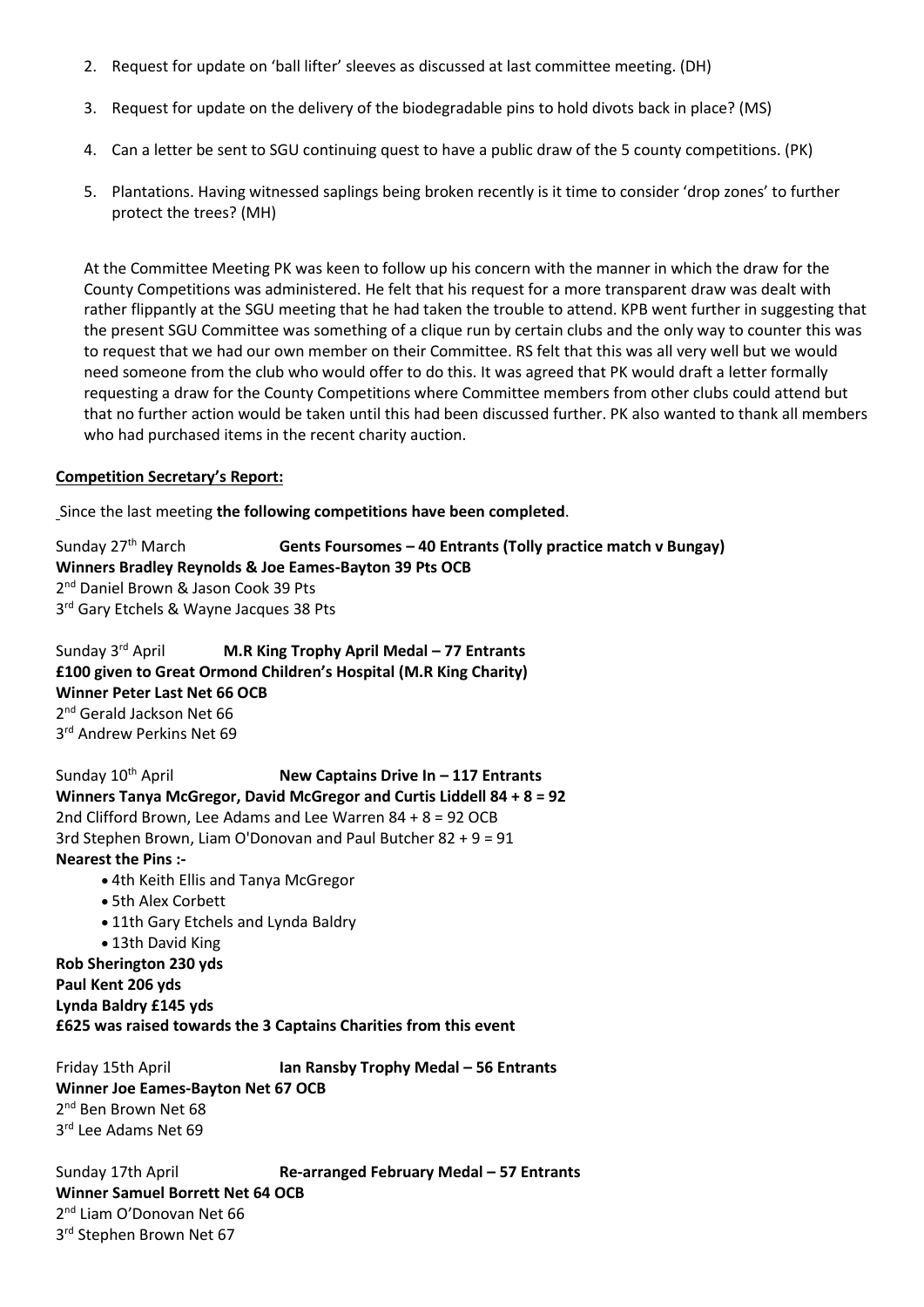- ➢ **Winter Singles 27 Players –** Winner Bradley Reynolds
- ➢ **Foursomes 46 Players** Final Nick Bloom & Tom Feveyear to play Andrew Higgins & Sid Simpson

**Player of the Year: -** Current Leader now only **8 Pts clear is Warren Tydeman** from Daniel Brown, and Lee Adams - This runs until October 31st

**Gents Winter Eclectic** – Won by William Pye

**Next Competitions** due as follows: -

Sunday 24<sup>th</sup> April Gents Better Ball Pairs

• Sunday 1st May Queen Elizabeth Cup

I need to schedule the rest!!

At the meeting RS mentioned that the Captains' Drive In had gone very well and that £100 had gone to Great Ormond Street Children's Hospital from the M R King Trophy competition.

#### **Treasurer's Report.**

| <b>Balances</b> are                                  |           |
|------------------------------------------------------|-----------|
| Current account                                      | £2,598.82 |
| Deposit                                              | £2,470.28 |
| Since the end of March cheques have been issued for: |           |
| 100 Club                                             | 30.00     |
| M R King prizes                                      | 237.00    |
| Seniors green fees                                   | 250.00    |
| M R King charity                                     | 100.00    |
| Golf sixes                                           | 60.00     |
| <b>St Clements Fees</b>                              | 225.00    |

However competition fees have been paid each week

And prizes are due to be paid

The new system ensures that entrants to competitions have to pay (in the latest receipt were monies for 6 separate competitions, none were complete), but prize allocation is still manual. Control systems need to be built.

I intend that Robert Judd and our present Captain be made a cheque signatory in addition to John Clatworthy, Andy Jennings and Ian Stannard. May I have your approval please.

At the meeting KPB explained his difficulty in accounting for all of the money coming in from cards for the various competitions. He knows the total amounts but not necessarily the breakdown from individual competition entries. Paying by members' cards is obviously very good from the point of view of collecting money and saves a great deal of work but this is a headache for KPB. RS paid tribute to the work that KPB, with the help of Richard Day (auditor), has already done in coming to terms with this new way of collecting competition entry fees and it was suggested that they work with Carole in the Club Office to try to find a manageable way forward.

**Handicap Report**: After one minor hiccup concerning lost cards that has now been resolved the present overseeing of handicaps continues to go well.